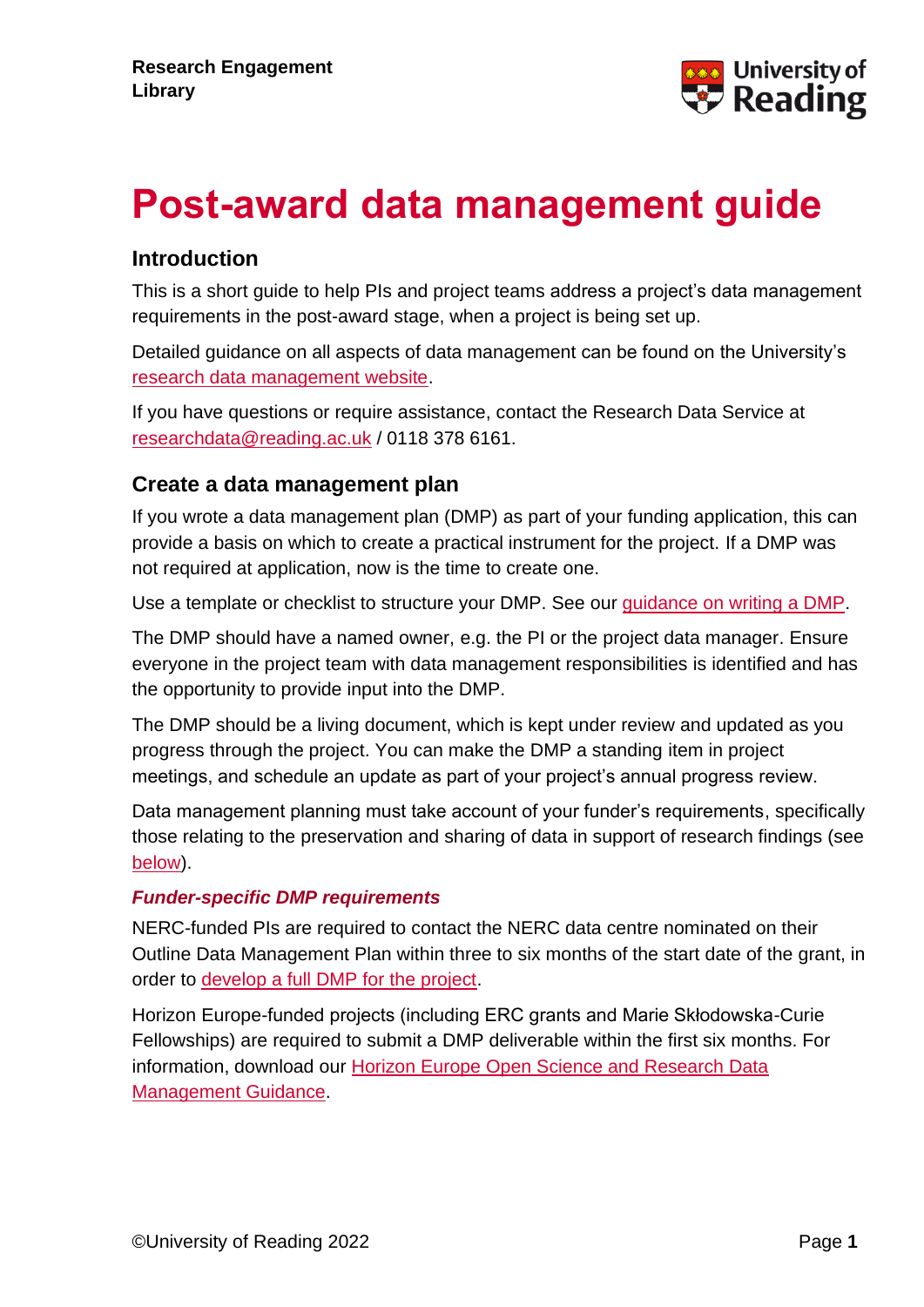# **Research contracts**

If your research project will be carried out under a collaboration agreement or other research contract, check this contract for data-related provisions. Most contracts follow a standard model and will contain IP and Publication clauses.

It is usual for ownership of arising IP (including datasets created during the project) to be vested in the originating party or parties (datasets may be jointly created), but for all parties to enjoy access to and use of any data created by the project for the duration of the project.

Sharing of data in support of project findings may be subject to agreement by other parties in a collaboration. Check Publication clauses for requirements and factor these into planning for data sharing at the end of the project (see [below\)](#page-1-0).

# **Storage and computing resources**

Set up your primary project storage, which should be in University-managed network or cloud infrastructure. We provide [information about storage options.](https://www.reading.ac.uk/research-services/research-data-management/managing-your-data/data-storage)

Ensure your storage solution enables efficient access and file sharing with members of the project team. Network fileshares can be accessed only by University accountholders. OneDrive and Teams can be used to share files securely with external project team members.

If your budget includes costs for high-volume data storage in the Research Data Storage Service or the use of the Research Cloud high-performance computing platform, visit the [Academic and Research Computing team website](https://research.reading.ac.uk/act/knowledgebase/) for information and to request services.

# <span id="page-1-0"></span>**Plan ahead for data preservation and sharing**

The preservation and sharing of primary research data in support of research findings is required by [University policy,](https://www.reading.ac.uk/research-services/research-data-management/about-research-data-management/research-data-management-policy) the policies of many [public and charitable funders](https://www.reading.ac.uk/research-services/research-data-management/about-research-data-management/funders-research-data-policies) (including the Research Councils, the EC, the Royal Society and the Wellcome Trust), and is increasingly expected by the publishers of research.

Digital data that support research findings should be deposited in a suitable data repository on completion of the research, and no later than publication of the findings.

Your DMP should identify the repository or repositories in which relevant data will be deposited for long-term preservation and sharing at the end of the project, and you should include in your work plan time towards the end of the project to prepare data for archiving.

There are various subject and data type-specific repositories (including those required or recommended by funders, such as NERC data centres and the ESRC-funded UK Data Service), as well as the University's own [Research Data Archive](https://www.reading.ac.uk/research-services/research-data-management/preserving-and-sharing-data/uor-research-data-archive) and general-purpose data sharing services. We provide guidance on [choosing a suitable data repository.](https://www.reading.ac.uk/research-services/research-data-management/preserving-and-sharing-data/choosing-a-data-repository)